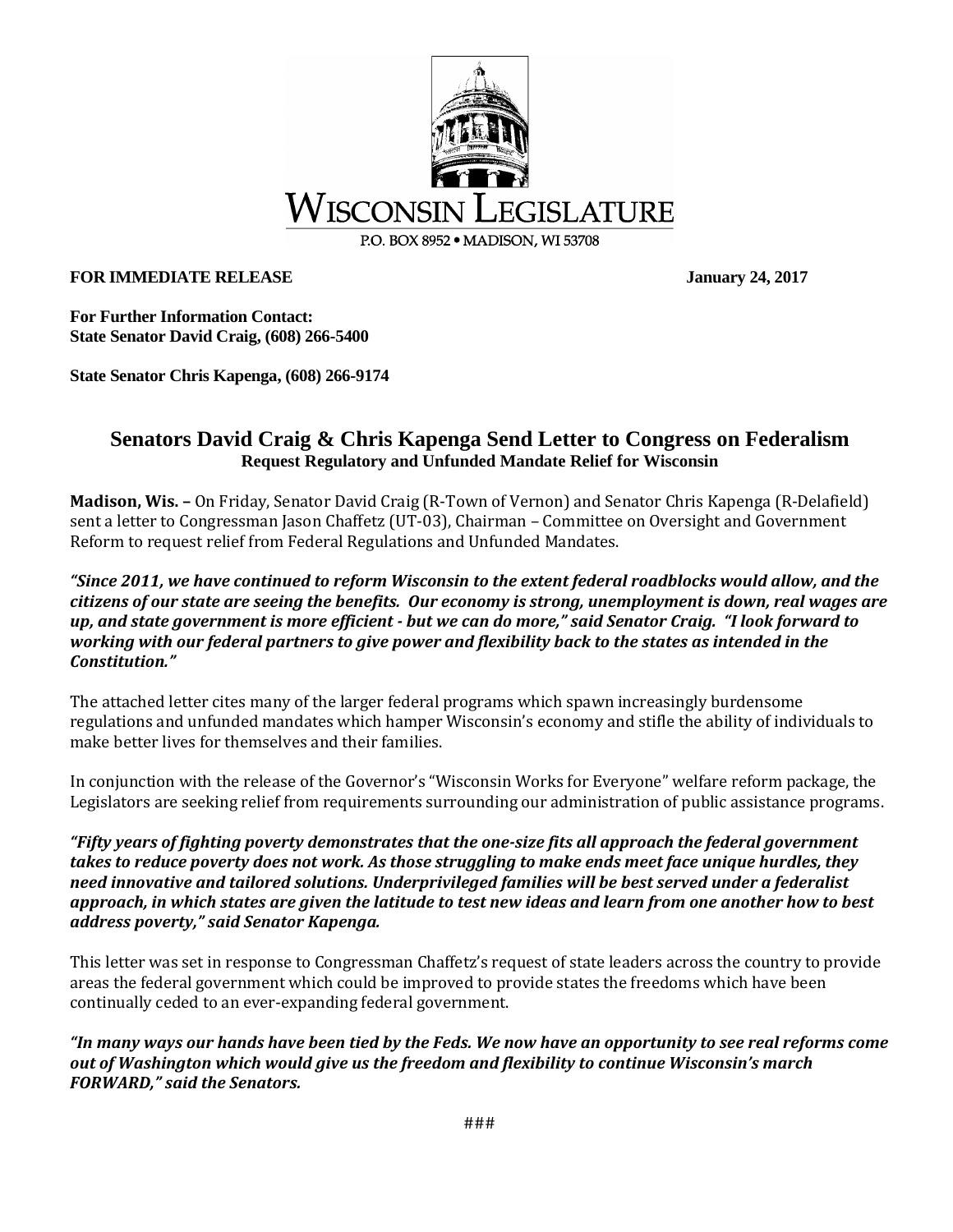

January 20, 2017

The Honorable Jason Chaffetz Chairman House Committee on Oversight and Government Reform 2157 Rayburn House Office Building Washington, DC 20515-6143

Dear Congressman Chaffetz:

Thank you for the opportunity to engage with you and your committee to find impactful reforms of government to foster better stewardship at all levels and allow the private sector economy to flourish.

As state policy-makers, we are consistently contacted by constituents and business leaders about the cost of compliance of unfunded mandates and burdensome federal regulations. When developing policy solutions at the state level, we are continually stymied by federal rules preventing us from solving important problems. The most common area of burdensome regulations arise out of requirements tied to federal funding.

We have felt the effects of federal government's use of this cooperative federalism to lure nonfederal entities into accepting federal dollars only to tie their hands with additional unfunded mandates and "strings attached" regulations. This insidious use of federal funds has resulted in the loss of local control, increased cost for compliance and delivery of services, and expanded the size and scope of bureaucracy at all levels to the detriment of the private sector and taxpayers.

We would generally request that funding delegated back to the states be free from costly and burdensome restrictions so that Wisconsinites can achieve better schools, roads, and services for the dollar. More specifically, the following areas present the biggest opportunities for relief:

The EPA's Administration of the Clean Air Act The EPA's Administration of the Clean Water Act The EPA's Administration of the Clean Power Plan Davis-Bacon Prevailing Wage Federal Transit Union Protections HUD Mandates on Composition of Neighborhoods Title 9 Mandates for Schools Every Student Succeeds Act (ESSA) Nutrition Standards in the School Lunch Program Dodd-Frank Regulations TANF Implementation Restrictions Medicaid & SNAP Administration Restrictions Wood Heater Restrictions Federal Unemployment Law Restrictions